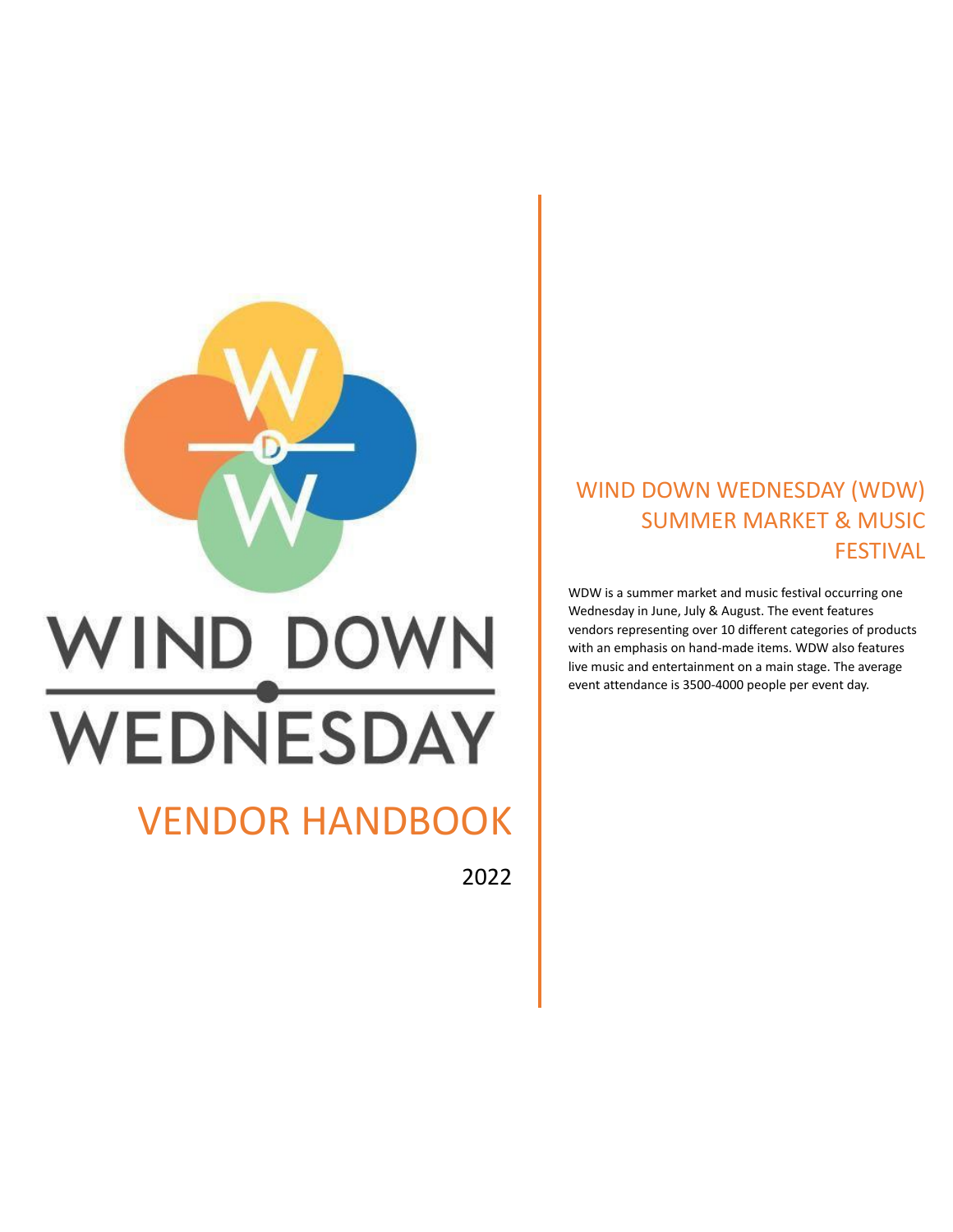

### 2022

| <b>Table of Contents</b><br>SECTION 1 – General Event Information, Schedule & Important Dates                 | 2 |
|---------------------------------------------------------------------------------------------------------------|---|
| SECTION 2 - Costs                                                                                             | 2 |
| SECTION 3 – Reimbursement, Cancellation & Termination Policies                                                | 2 |
| SECTION 4 - Jury Process (pertains to perspective Artisans, Baked Goods/Confections & Farmers Market vendors) | 3 |
| SECTION 5 - Booth Assignment/Layout/Setup/Loading                                                             | 3 |
| SECTION 6 - Parking                                                                                           | 4 |
| SECTION 7 - Food                                                                                              | 4 |
| SECTION 8 - Presentation                                                                                      | 5 |
| SECTION 9 – The Rest                                                                                          | 5 |
|                                                                                                               |   |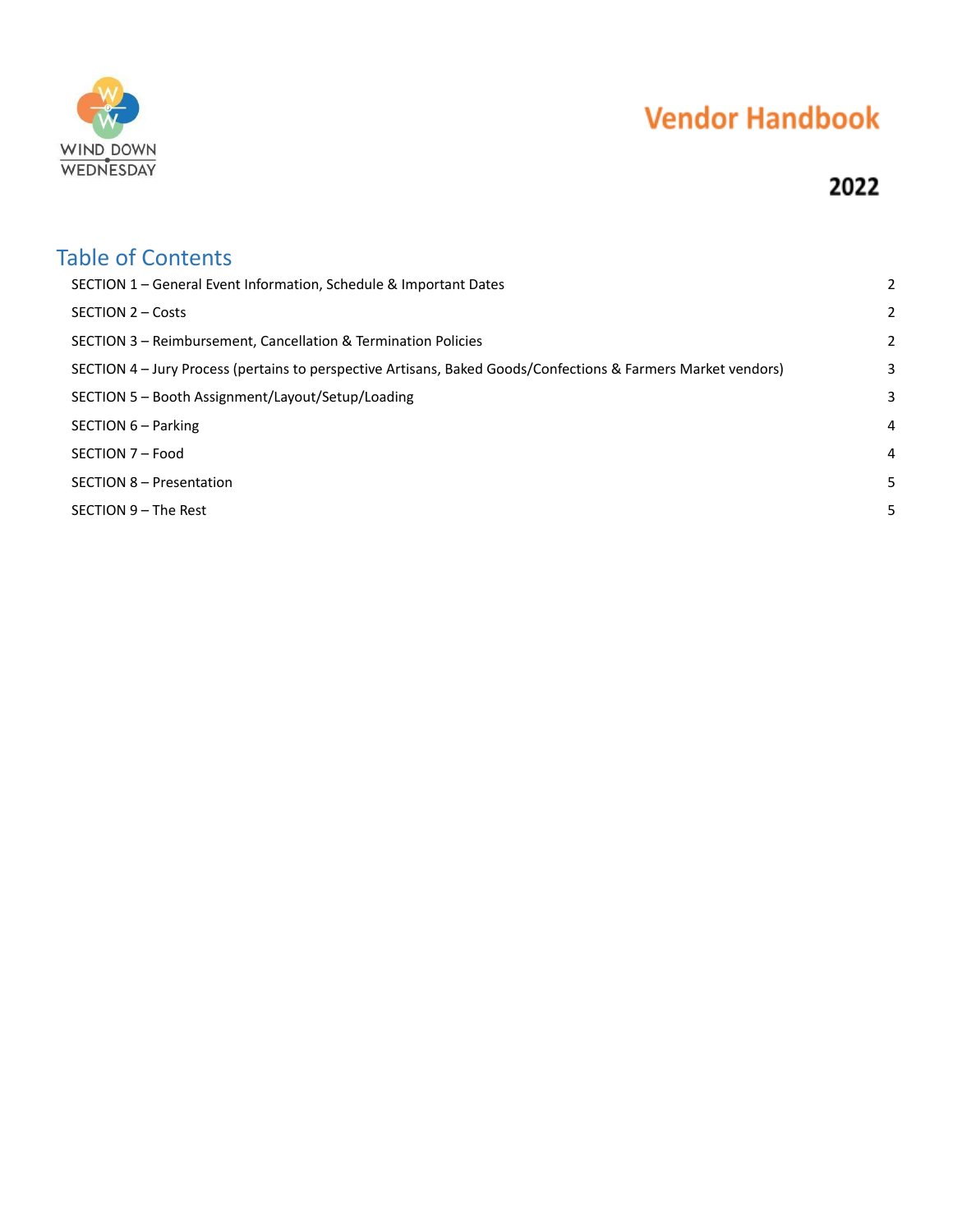

### 2022

#### <span id="page-2-0"></span>SECTION 1 – General Event Information, Schedule & Important Dates

- 1. **Schedule**: Three (3) Wednesdays in 2022 June 22, July 20 & August 10
- 2. **Location**: Broadway Avenue from Williams Street (South) to Fountain Street (South)
- 3. **Event Hours**:

| 7:00 am           | WDW Team arrives on-site.            |
|-------------------|--------------------------------------|
| 8:30 - 10:30 am   | Load-in & Setup                      |
| 11:00 am          | <b>WDW Opens</b>                     |
| 11:30am - 1:30 pm | Lunchtime Entertainment (main stage) |
| $1:30 - 4:30$ pm  | Afternoon Activities                 |
| 5:30 – 8:00 pm    | Evening Entertainment (main stage)   |
| $8:00 - 9:30$ pm  | Teardown and Load-Out                |
|                   |                                      |

#### 4. **Street Closure**: 6:30 am through 9:30 pm

*Streets will be reopened to through traffic promptly at 9:30pm. Any vendor who remains on the streets after 9:30pm does so at his/her own risk.*

- 5. **Application Deadline**: June 1, 2022 (applications will be considered after that date via email request) Downtown restaurants/businesses have priority of space, if they meet market requirements. This is done by creating an earlier (by two weeks) deadline. Downtown businesses have a deadline of May 15, 2022 to apply.
- 6. **Welcome Packet Email Date**: On or before June 13, 2022
- 7. **Event Website**: www.winddownwednesday.com
- 8. **Event Facebook Page**: facebook.com/WindDownWednesdayAlbertLea

#### <span id="page-2-1"></span>SECTION 2 – Costs

- 1. **Cost of booths are as follows**:
	- a. Artisan Crafter: 1 booth (10x10 canopy) \$100 per WDW date
	- b. Baked Goods / Farmers Market / Confectionary: 1 booth (10x10 canopy) \$100 per WDW date
	- c. Commercial Home Based Business: 1 booth (10x10 canopy) \$100 per WDW date (limited to 8 vendors per market only one of each business type, e.g., personal care, home décor, clothing, etc.).
	- d. Commercial Business: Commercial business booth space is allocated based on sponsorship level as noted below. A maximum of four businesses can participate at the sponsorship levels below for each market (June, July and August). Consideration will be given to preferred dates as requested on the application submitted.
		- i. \$250 1 booth space per market season
		- ii. \$500 2 booth spaces per market season
		- iii. \$1000+ 1 booth space at each market (June, July & August)
	- e. Restaurant/Bar: 1 booth (10x10 canopy) is \$150 per WDW date
		- i. Doubles are available at a charge of \$200 each. If you are both a food & beverage vendor, the price for a double booth is \$200 (10x20).
- 2. Should a vendor start 'shifting' their allocated space, the vendor will be asked to remain in their assigned (clearly marked out) spaces or forfeit their spot at the following months' WDW.
- 3. **Sales Tax**: Vendor's responsibility. Neither ALMS nor event sponsors are responsible for your taxing responsibilities.
- 4. **Invoices**: Included in your email welcome packet. Payment is required no later than June 10th, 2022.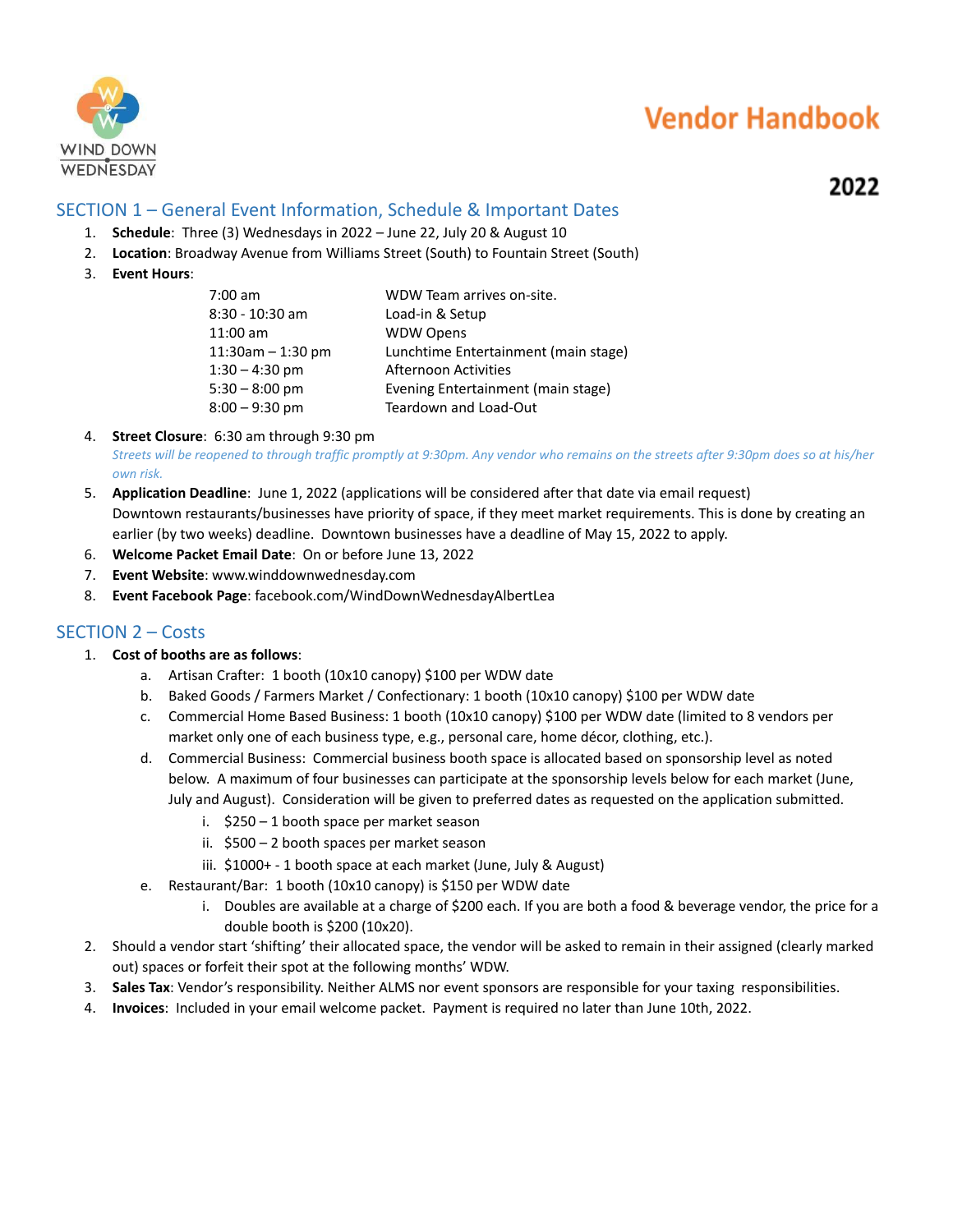

### <span id="page-3-0"></span>SECTION 3 – Reimbursement, Cancellation & Termination Policies

2022

- 1. All paid monies are non-refundable unless specifically stated.
- 2. **Cancellations**:
	- a. If ALMS Cancels: This is an outdoor market. Therefore, rain and other unpredictable factors are always a possibility. If your product/service or setup cannot handle outdoor weather, this may not be the market for you. The event is immediately over when evacuation orders have been issued by WDW staff. No reimbursements will be applied to any market dates canceled by ALMS due to weather or other unpredictable factors, as all paid monies are already accounted for and applied toward marketing WDW, promotional items and entertainment.
	- b. If Vendor Cancels: If you decide to cancel any market dates, you must give as much advance notice as possible so that staff can fill your booth space. A minimum of 1 week advance notice must be given for WDW to reimburse you for cancellation AND we must be able to fill your spot from the waiting list for the reimbursement to be applied. If ALMS staff is unable to find a replacement prior to 24 hours before WDW for the market date(s) you will be absent, you will not be reimbursed.
- 3. **Termination**: ALMS reserves the right to terminate any vendor in violation of any policy or procedure, including ill-behavior toward ALMS staff, WDW volunteers, event attendees and/or other vendors, without warning. No reimbursement will be issued.

#### <span id="page-3-1"></span>SECTION 4 – Jury Process *(pertains to perspective Artisans, Baked Goods/Confections & Farmers Market vendors)*

- 1. The ALMS team will do their best to accommodate any downtown business who applies within the first two weeks. Downtown businesses have a deadline of May 15, 2022 to apply. General public vendor applications are due by June 1, 2022.
- 2. Jury Process Criteria consists of the following:
	- a. Original, unique products (all products must be 85-90% hand-made).
	- b. All products are hand-made by you, the artist.
	- c. You, the artist, or your co-vendor must be present at all times during the market selling your products.
	- d. You must submit an Artist's Statement addressed to the jury describing in approximately 25 words your work in terms of concept, creative process, technique and materials used.
	- e. You must submit 1-2 images of your completed work in either print or JPG electronic format (5 MB or less per email) with your application. The images will not be returned. By signing the application agreement, you give ALMS permission to use your images for ALMS/WDW marketing purposes.
	- f. No artist/vendor can add items later in the season without prior written approval from the jury committee.
	- g. Failure to meet all guidelines or provide an Artist Statement and color images will result in an incomplete application and will not be reviewed by the jury committee.
- 3. The jury committee MUST approve the general character of the items for sale. This is to ensure that market items are not in direct conflict with items for sale by businesses in the downtown. Vendors may either send physical photos of items with their application or email photos to [wdw.albertlea@gmail.com.](mailto:wdw.albertlea@gmail.com)
- 4. In the event a vendor is found to be carrying or selling products that did not originate with their operation, the vendor will be suspended for the remaining market day. See Section 2 regarding refunds.
- 5. There is no guarantee to any vendors that they will receive the same spot every year, however, all location requests are taken into consideration and are honored in the order in which they are received.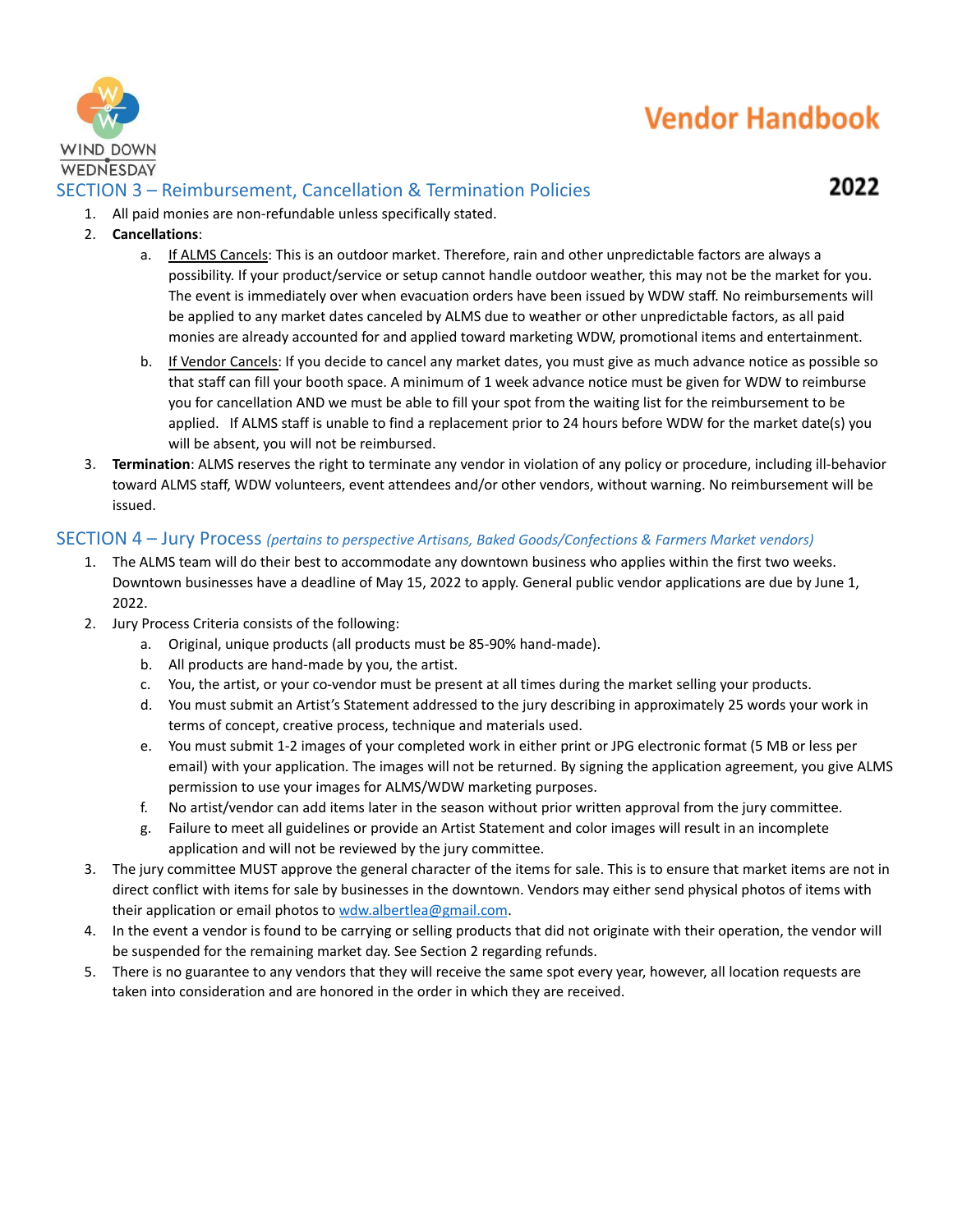

### <span id="page-4-0"></span>SECTION 5 – Booth Assignment/Layout/Setup/Loading

- 1. Booths will be assigned on a first come, first paid basis after being accepted by the jury committee. All special location requests will be considered as much as possible, but cannot be guaranteed. Booths will also be assigned based on other vendor types in that area to avoid over saturation and provide the best experience for our vendors.
- 2. There is limited electricity for vendor usage. Food vendors will first be accommodated for electrical needs. If you need electricity for your booth, specify it on your application along with the amount of voltage you need and how you will use the electricity. Electricity is not guaranteed just because you have requested it.
- 3. Each vendor must provide a canopy (10x10), their own tables, chairs and signage for their own stand. The canopy **MUST BE** weighted down with **at least 30 lbs per leg**. This is extremely important as your tent and items within it can blow around and cause injuries and/or property damage.
	- a. Storefront businesses located within the market area are allowed to set up one table in front of their business during the market. The table can be no more than eight feet in length and 30 inches wide. A business cannot use another storefront business' space, even if the business decides not to use the space. Use of vacant building storefronts will not be permitted.
- 4. A sign or banner with your business name is strongly recommended (12" x 20" minimum) so that customers know whom to look for when they return for more business. The signs/banners are to be affixed to your canopy. No signs or banners are allowed to be hung or posted on light poles within the downtown or adjacent buildings. No sandwich boards are allowed to be used outside of your assigned booth area. Business cards and other marketing materials are highly recommended.
- 5. Vendors must be set up to take sales from 11:00am to 8:00pm no exceptions. To better organize the flow of vendor setup, all vendors must arrive at the market no later than 9:30am. WDW team members will greet vendors upon arrival and guide you to your assigned booth space.
- 6. Vendors must come prepared with enough products in order to stay open until 8:00 pm. If, for some reason, a vendor sells out of their product, they are still expected to stay until the market closes in order to present a full market. Those who leave early without notifying an ALMS team member may be asked to forfeit the following month's market, as there are waiting lists of people who want to be there for the full day.
- 7. The event will only allow load-in and load-out in designated areas and times. We ask that vendors be considerate of each other and patrons during load-in/load-out.
	- a. **Load-In Procedure (8:00 – 9:30am):** Follow directions of ALMS staff/volunteers to your assigned space. Swiftly unpack the vehicle. Slowly drive your vehicle out of the event area and park in designated parking areas before you begin set-up. No vehicles are allowed to remain within the market area.
	- b. **Load-Out Procedure (8:00 – 9:30pm)**: Pack up all products and booth tent. Retrieve your vehicle from the parking area. Swiftly pack your vehicle and safely depart the market area.
- 8. Vehicles are not allowed within the market space until **AFTER the music ends and the crowds have dispersed**. ALMS will open the area for vehicles once the majority of the people have cleared from the market area. DO NOT try to drive into a space with people still in the street. If barricades are still closed, you will have to wait until ALMS staff opens the street. Use the utmost caution when entering the market area with your vehicle. Cars and people don't mix!

#### <span id="page-4-1"></span>SECTION 6 – Parking

- 1. Designated parking will be provided for all vendors. This information will be provided to you in your welcome kit upon acceptance into the market. Spaces will be provided at no cost and available on a first-come, first served basis.
- 2. To accommodate more vendors and a more vibrant, bustling market, NO VEHICLES (cars, trucks, etc.) or TRAILERS will be allowed to remain on the market space or behind your booth. Personal vehicles and trailers will be allowed into the market street space during load-in and load-out times only.
- 3. Vendors **are not** allowed to park on Broadway Avenue, Williams Street, Clark Street or Water Street.

### 2022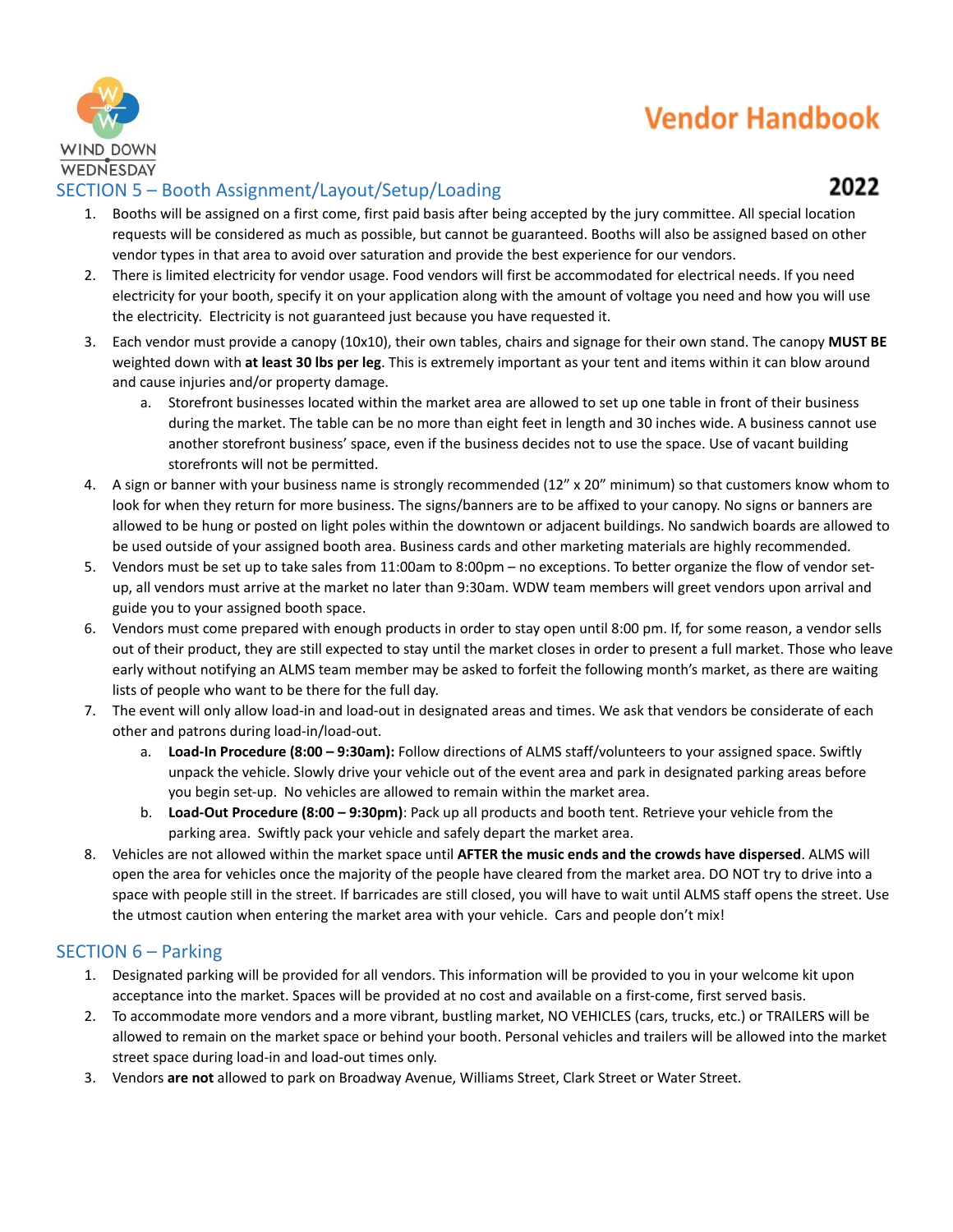

### 2022

- <span id="page-5-0"></span>1. **Baked Goods/Confections/Farmers Market**. This category has been created to accommodate all food vendors that are not considered restaurants. This includes farmers market items, canned foods, baked goods, confectionery, etc. Please fill out the Farmers Market/Baked Goods/Confections application if your product(s) fall into this category.
- 2. **Food Vouchers**. Band members will be given a food voucher to be redeemed at any event food vendor for one food item and one drink. You may hand in food vouchers to an ALMS team member to receive a reimbursement check for the value of the food item and drink provided (write the item, drink and value on the back of the voucher prior to turning it in).
- 3. **Wind Down Wednesday Branded Cups**. All alcoholic beverages served at WDW must be served out of a WDW branded cup – no exceptions. These cups can be purchased from the ALMS at their booth. Cups are 12oz in size. **The charge for cups is .30 ea. or \$7.50 for a sleeve of 25**. If any restaurant or bar is found not using these cups for serving alcoholic beverages, that restaurant/bar will no longer be able to serve alcohol until the required WDW branded cups are used.
- 4. **Ice/Water Emptying**. If your booth requires water or ice, please do not dump it at the event. Rather, remove it to an offsite location or your own property to dump. Albert Lea Public Works may incur costs that can be passed onto vendors if this policy is violated.
- 5. **Sampling**. If you plan to offer samples of food to visitors at your booth, you MUST adhere to the Minnesota Department of Agriculture guidelines to do so. If a vendor is found in violation of any of those guidelines, the MNDOA reserves the right to issue a corrective order which if not complied with, will result in an order to discontinue operation and the vendor will be required to vacate the market for the remainder of the day or season depending on the severity of the order issued by the MNDOA (Section 3 – Reimbursement, Cancellation & Termination Policies).
- 6. **Selling Ready to Eat Foods**. If you are selling ready to eat food items, you must have a sign on your table stating that your goods have not been produced in a commercial kitchen and that the consumer is eating the items sold at their own risk. You must also provide a list of ingredients (due to food allergies), your name and address on a label on each food product prior to placing you items out for sale. This also helps to generate return business.
- 7. **Mats and Stain Removal**. Food vendors are required to provide mats to protect the sidewalk and street surfaces from food preparation/serving stains. Plan to purchase one for the event if you have not already done so, or be prepared to pay for stain removal.
- 8. **Licensing**. All food & beverage vendors are required to abide by all licensing required by the City and State with regard to food & drink sales as it pertains to outdoor markets and festivals. Restaurants and Bars who are accepted into the market are responsible for providing their own liquor liability insurance and showing coverage for the WDW market area no later than June 1, 2022. The ALMS will provide copies to the City Clerk and City of Albert Lea.

#### <span id="page-5-1"></span>SECTION 8 – Presentation

- 1. Please remember that you are part of your display and your display reflects the market. We aim for a clean, attractive look to the event. It is important, therefore, that you present clean hygiene and behave in a manner that promotes the advancement of the event. Our customers should enjoy a positive visit to the event.
- 2. Smoking is not permitted by any vendors/employees.
- 3. You must remove any trash created by your stand and provide your own receptacle; hauling away upon load-out. The trash/recycling containers set in the market area by ALMS are for attendees use and not intended to handle vendor generated trash. Bring a broom and dustpan to clean your area before, during and after the event to keep the market user friendly.